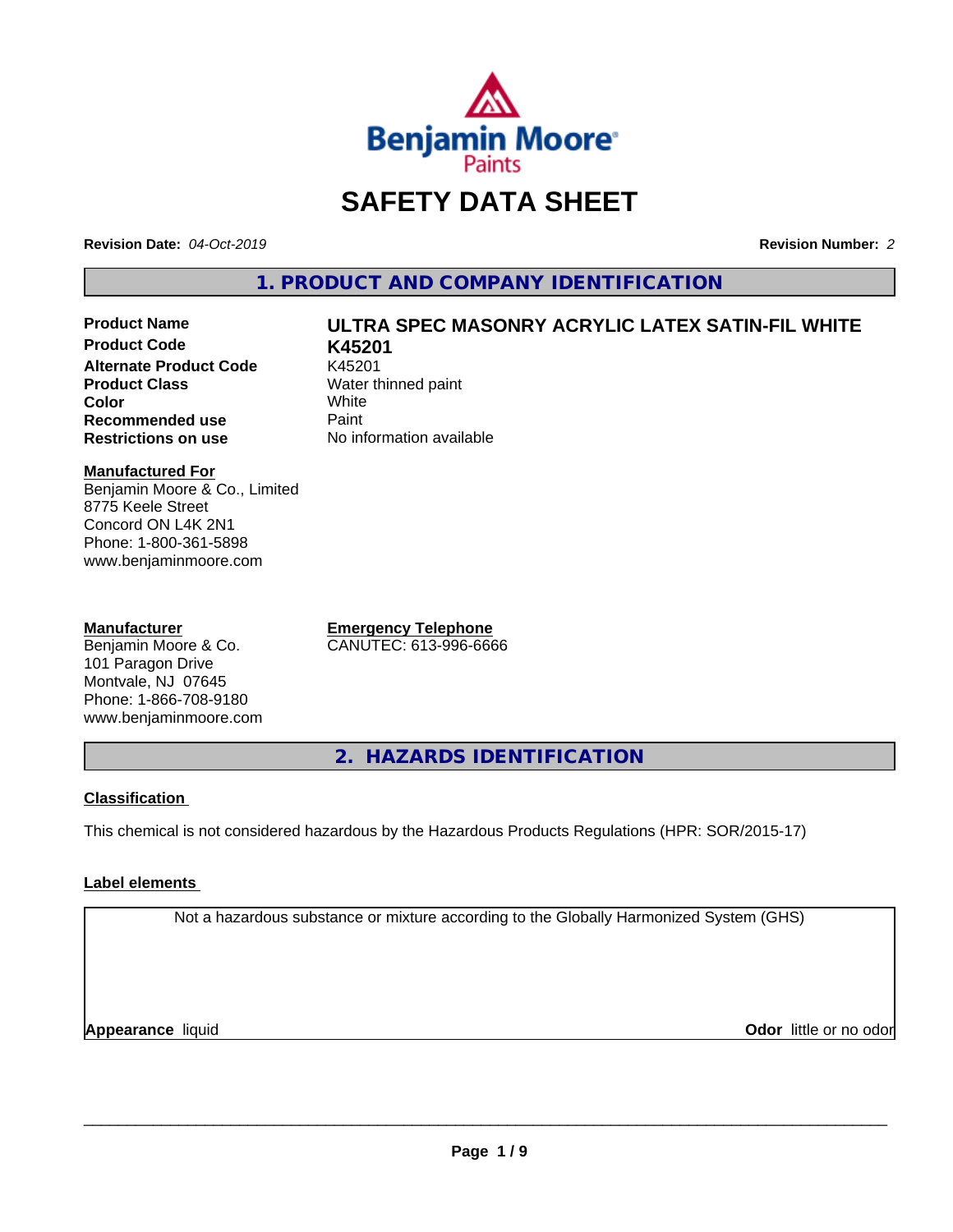### **Other information**

No information available

# **3. COMPOSITION INFORMATION ON COMPONENTS**

| <b>Chemical name</b>            | CAS No.    | Weight-% | Hazardous Material    | Date HMIRA filed and                          |
|---------------------------------|------------|----------|-----------------------|-----------------------------------------------|
|                                 |            |          |                       | Information Review Act date exemption granted |
|                                 |            |          | registry number       | (if applicable)                               |
|                                 |            |          | (HMIRA registry $#$ ) |                                               |
| Kaolin                          | 1332-58-7  | 7 - 13%  |                       |                                               |
| Titanium dioxide                | 13463-67-7 | 7 - 13%  |                       |                                               |
| Propanoic acid, 2-methyl-,      | 25265-77-4 | $-5%$    |                       |                                               |
| monoester with                  |            |          |                       |                                               |
| 2,2,4-trimethyl-1,3-pentanediol |            |          |                       |                                               |

\*The exact percentage (concentration) of composition has been withheld as a trade secret

| 4. FIRST AID MEASURES                                 |                                                                                                                                              |  |  |  |
|-------------------------------------------------------|----------------------------------------------------------------------------------------------------------------------------------------------|--|--|--|
| <b>General Advice</b>                                 | No hazards which require special first aid measures.                                                                                         |  |  |  |
| <b>Eye Contact</b>                                    | Rinse thoroughly with plenty of water for at least 15<br>minutes and consult a physician.                                                    |  |  |  |
| <b>Skin Contact</b>                                   | Wash off immediately with soap and plenty of water while<br>removing all contaminated clothes and shoes.                                     |  |  |  |
| <b>Inhalation</b>                                     | Move to fresh air. If symptoms persist, call a physician.                                                                                    |  |  |  |
| Ingestion                                             | Clean mouth with water and afterwards drink plenty of<br>water. Consult a physician if necessary.                                            |  |  |  |
| <b>Most Important Symptoms/Effects</b>                | None known.                                                                                                                                  |  |  |  |
| <b>Notes To Physician</b>                             | Treat symptomatically.                                                                                                                       |  |  |  |
|                                                       | 5. FIRE-FIGHTING MEASURES                                                                                                                    |  |  |  |
| <b>Suitable Extinguishing Media</b>                   | Use extinguishing measures that are appropriate to local<br>circumstances and the surrounding environment.                                   |  |  |  |
| Protective equipment and precautions for firefighters | As in any fire, wear self-contained breathing apparatus<br>pressure-demand, MSHA/NIOSH (approved or equivalent)<br>and full protective gear. |  |  |  |

**Specific Hazards Arising From The Chemical Closed containers may rupture if exposed to fire or** 

extreme heat.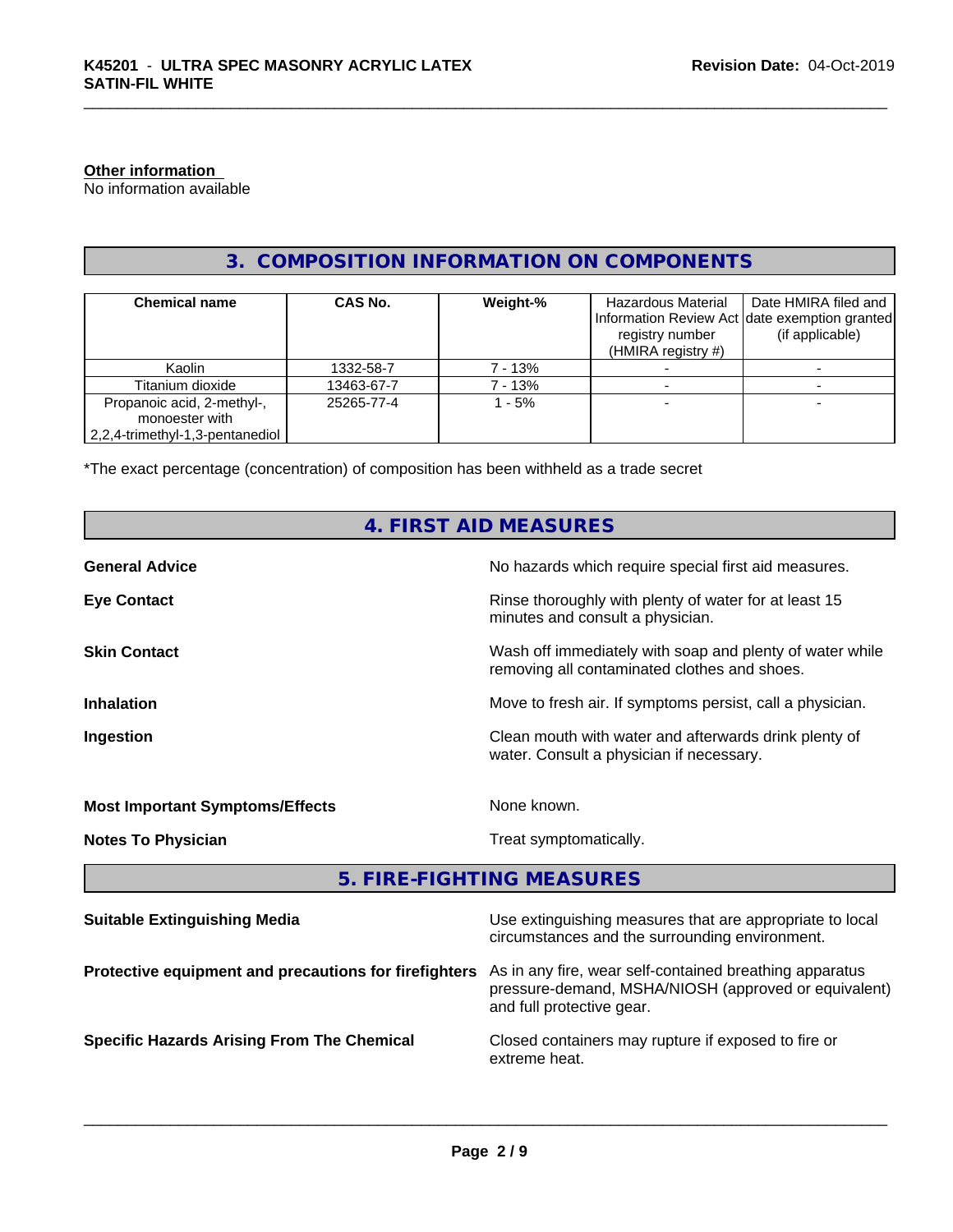| Sensitivity to mechanical impact                                                 | No                                                 |                                |
|----------------------------------------------------------------------------------|----------------------------------------------------|--------------------------------|
| Sensitivity to static discharge                                                  | No                                                 |                                |
| <b>Flash Point Data</b><br>Flash point (°F)<br>Flash Point (°C)<br><b>Method</b> | Not applicable<br>Not applicable<br>Not applicable |                                |
| <b>Flammability Limits In Air</b>                                                |                                                    |                                |
| Lower flammability limit:<br><b>Upper flammability limit:</b>                    | Not applicable<br>Not applicable                   |                                |
| <b>NFPA</b><br>Health: 1                                                         | Flammability: 0<br><b>Instability: 0</b>           | <b>Special: Not Applicable</b> |
| NFPA Legend                                                                      |                                                    |                                |

- **NFPA Legend** 0 - Not Hazardous
- 1 Slightly
- 2 Moderate
- 3 High
- 4 Severe

*The ratings assigned are only suggested ratings, the contractor/employer has ultimate responsibilities for NFPA ratings where this system is used.*

*Additional information regarding the NFPA rating system is available from the National Fire Protection Agency (NFPA) at www.nfpa.org.*

# **6. ACCIDENTAL RELEASE MEASURES**

| <b>Personal Precautions</b>      | Avoid contact with skin, eyes and clothing. Ensure<br>adequate ventilation.                          |  |
|----------------------------------|------------------------------------------------------------------------------------------------------|--|
| <b>Other Information</b>         | Prevent further leakage or spillage if safe to do so.                                                |  |
| <b>Environmental precautions</b> | See Section 12 for additional Ecological Information.                                                |  |
| <b>Methods for Cleaning Up</b>   | Soak up with inert absorbent material. Sweep up and<br>shovel into suitable containers for disposal. |  |

**7. HANDLING AND STORAGE**

Handling **Handling Avoid contact with skin, eyes and clothing. Avoid breathing Handling** vapors, spray mists or sanding dust. In case of insufficient ventilation, wear suitable respiratory equipment. **Storage Keep container tightly closed. Keep out of the reach of the reach of the reach of the reach of the reach of the reach of the reach of the reach of the reach of the reach of the reach of the reach of the reach of** children. **Incompatible Materials Incompatible Materials No information available** 

# **8. EXPOSURE CONTROLS/PERSONAL PROTECTION**

**Exposure Limits**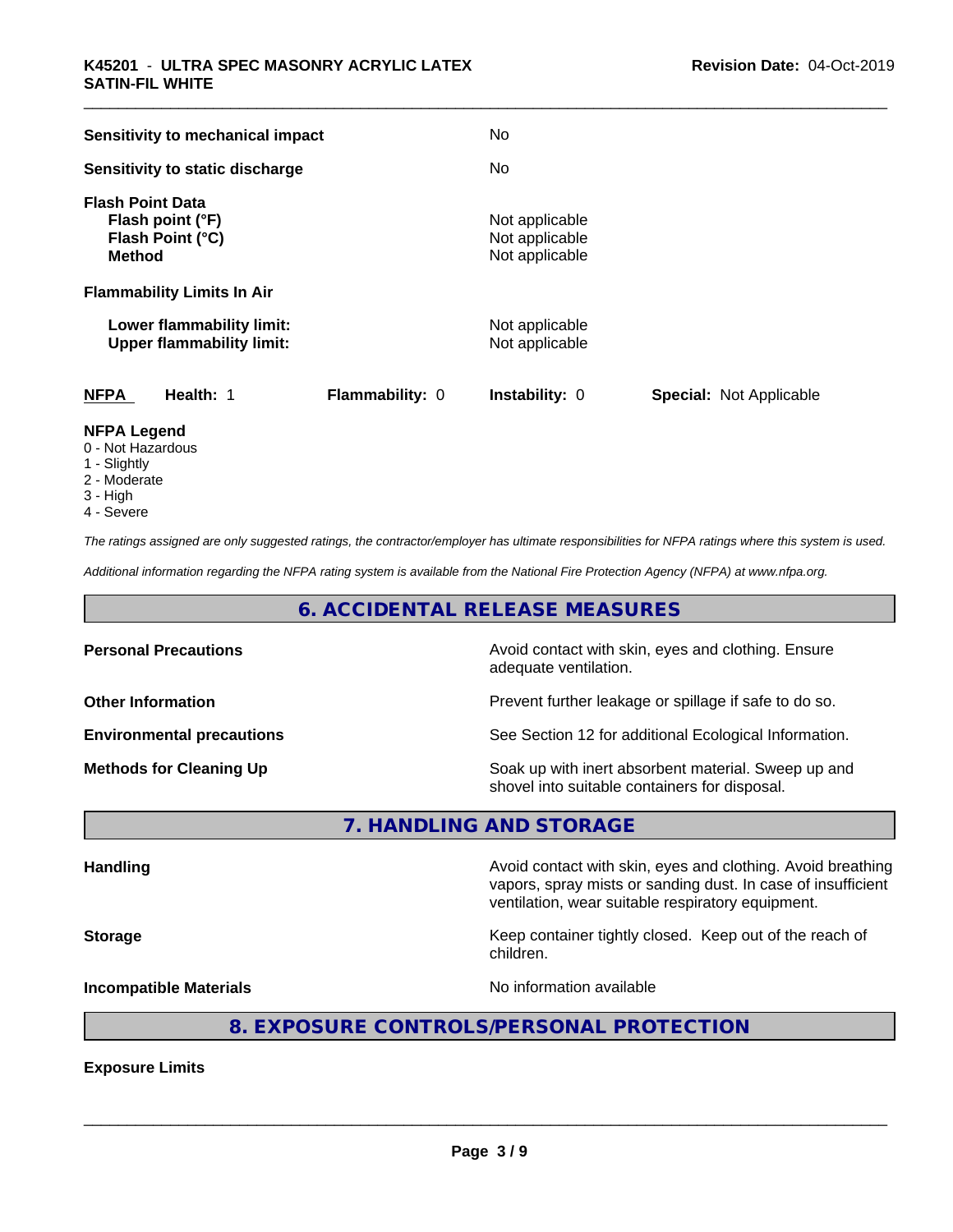| <b>Chemical name</b> | <b>ACGIH TLV</b>                         | Alberta                          | <b>British Columbia</b>                  | Ontario                             | Quebec                                 |
|----------------------|------------------------------------------|----------------------------------|------------------------------------------|-------------------------------------|----------------------------------------|
| Kaolin               | <b>TWA</b><br>$\angle$ ma/m <sup>3</sup> | <b>TWA</b><br>$2 \text{ ma/m}^3$ | <b>TWA</b><br>$2 \text{ ma/m}^3$ $^{-1}$ | <b>TWA</b><br>2 mg/m <sup>3</sup> - | $5 \text{ ma/m}^3$ - TWAEV             |
| Titanium dioxide     | <b>TWA</b><br>10 ma/mª -                 | <b>TWA</b><br>10 ma/m $^{\rm 3}$ | <b>TWA</b><br>10 mg/m <sup>3</sup> -     | 10 mg/m $3$ - TWA                   | <b>TWAEV</b><br>10 ma/m <sup>3</sup> - |
|                      |                                          |                                  | <b>TWA</b><br>$3 \text{ ma/m}^3$         |                                     |                                        |

#### **Legend**

ACGIH - American Conference of Governmental Industrial Hygienists

Alberta - Alberta Occupational Exposure Limits

British Columbia - British Columbia Occupational Exposure Limits

Ontario - Ontario Occupational Exposure Limits

Quebec - Quebec Occupational Exposure Limits

N/E - Not established

**Personal Protective Equipment**

**Engineering Measures Ensure adequate ventilation, especially in confined areas.** 

**Eye/Face Protection** Safety glasses with side-shields. **Skin Protection Protection Protective gloves and impervious clothing. Respiratory Protection In case of insufficient ventilation wear suitable respiratory** equipment.

**Hygiene Measures Avoid contact with skin, eyes and clothing. Remove and Hygiene Measures** and clothing. Remove and wash contaminated clothing before re-use. Wash thoroughly after handling.

## **9. PHYSICAL AND CHEMICAL PROPERTIES**

**Appearance** liquid **Odor** little or no odor **Odor Threshold No information available** No information available **Density (Ibs/gal)** 10.1 - 10.5<br> **Specific Gravity** 1.21 - 1.26 **Specific Gravity pH pH**  $\blacksquare$ **Viscosity (cps)** No information available **Solubility(ies)** No information available **Water solubility** No information available **Evaporation Rate No information available No information available Vapor pressure** No information available **No** information available **Vapor density**  $\blacksquare$  No information available **Wt. % Solids** 50 - 60 **Vol. % Solids Wt. % Volatiles** 40 - 50 **Vol. % Volatiles** 55 - 65 **VOC Regulatory Limit (g/L)** < 50 **Boiling Point (°F)** 212 **Boiling Point (°C)** 100 **Freezing point (°F)** 32 **Freezing Point (°C)** 0 **Flash point (°F)** Not applicable **Flash Point (°C)**  $\qquad \qquad$  Not applicable **Method**<br> **Flammability (solid, gas)**<br> **Commability (solid, gas)**<br>
Mot applicable **Flammability** (solid, gas) **Upper flammability limit:** Not applicable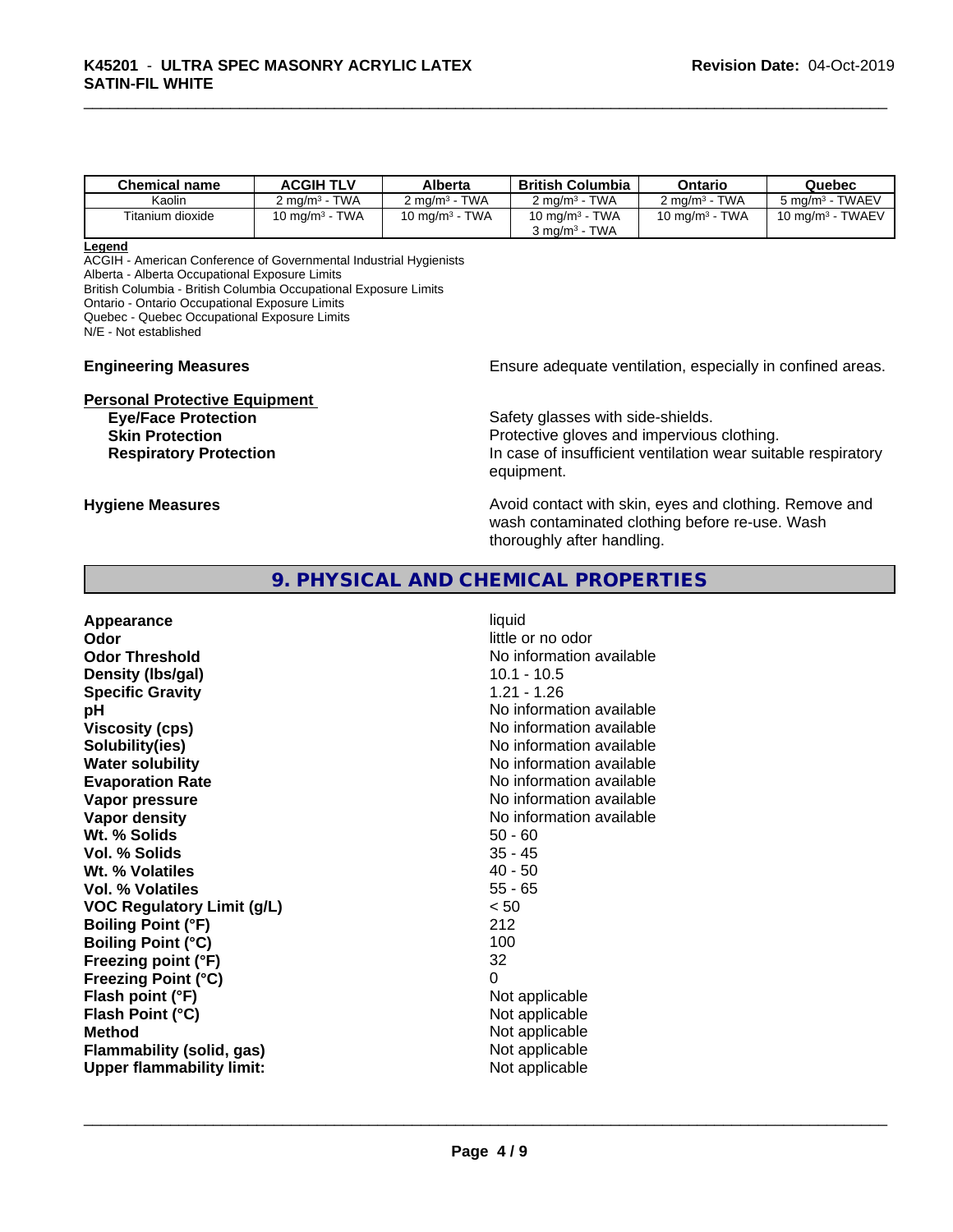**Lower flammability limit:**<br> **Autoignition Temperature (°F)** Not applicable havailable available **Autoignition Temperature (°F)**  $\qquad \qquad$  No information available<br> **Autoignition Temperature (°C)** No information available **Autoignition Temperature (°C)**<br> **Decomposition Temperature (°F)** No information available **Decomposition Temperature (°F) Decomposition Temperature (°C)** No information available<br> **Partition coefficient Partition available** 

**No information available** 

# **10. STABILITY AND REACTIVITY**

| <b>Reactivity</b>                         | Not Applicable                           |
|-------------------------------------------|------------------------------------------|
| <b>Chemical Stability</b>                 | Stable under normal conditions.          |
| <b>Conditions to avoid</b>                | Prevent from freezing.                   |
| <b>Incompatible Materials</b>             | No materials to be especially mentioned. |
| <b>Hazardous Decomposition Products</b>   | None under normal use.                   |
| <b>Possibility of hazardous reactions</b> | None under normal conditions of use.     |

# **11. TOXICOLOGICAL INFORMATION**

#### **Product Information Information on likely routes of exposure**

**Principal Routes of Exposure Exposure** Eye contact, skin contact and inhalation. **Acute Toxicity**<br>**Product Information No information available Symptoms related to the physical,chemical and toxicological characteristics Symptoms** No information available **Delayed and immediate effects as well as chronic effects from short and long-term exposure Eye contact Exercise Solution** May cause slight irritation **Skin contact** Substance may cause slight skin irritation. Prolonged or repeated contact may dry skin and cause irritation. **Inhalation** May cause irritation of respiratory tract. **Ingestion Ingestion Index is a linear in the line of the line of the line of the line of the line of the line of the line of the line of the line of the line of the line of the line of the line of the line of the line** vomiting and diarrhea. **Sensitization No information available.** No information available. **Neurological Effects** Noinformation available. **Mutagenic Effects No information available. Reproductive Effects No information available.** No information available. **Developmental Effects**<br> **Target organ effects**<br> **Target organ effects**<br> **No information available.** No information available.<br>No information available. **STOT** - single exposure<br> **STOT** - repeated exposure<br> **STOT** - repeated exposure **STOT** - repeated exposure **Other adverse effects** Noinformation available.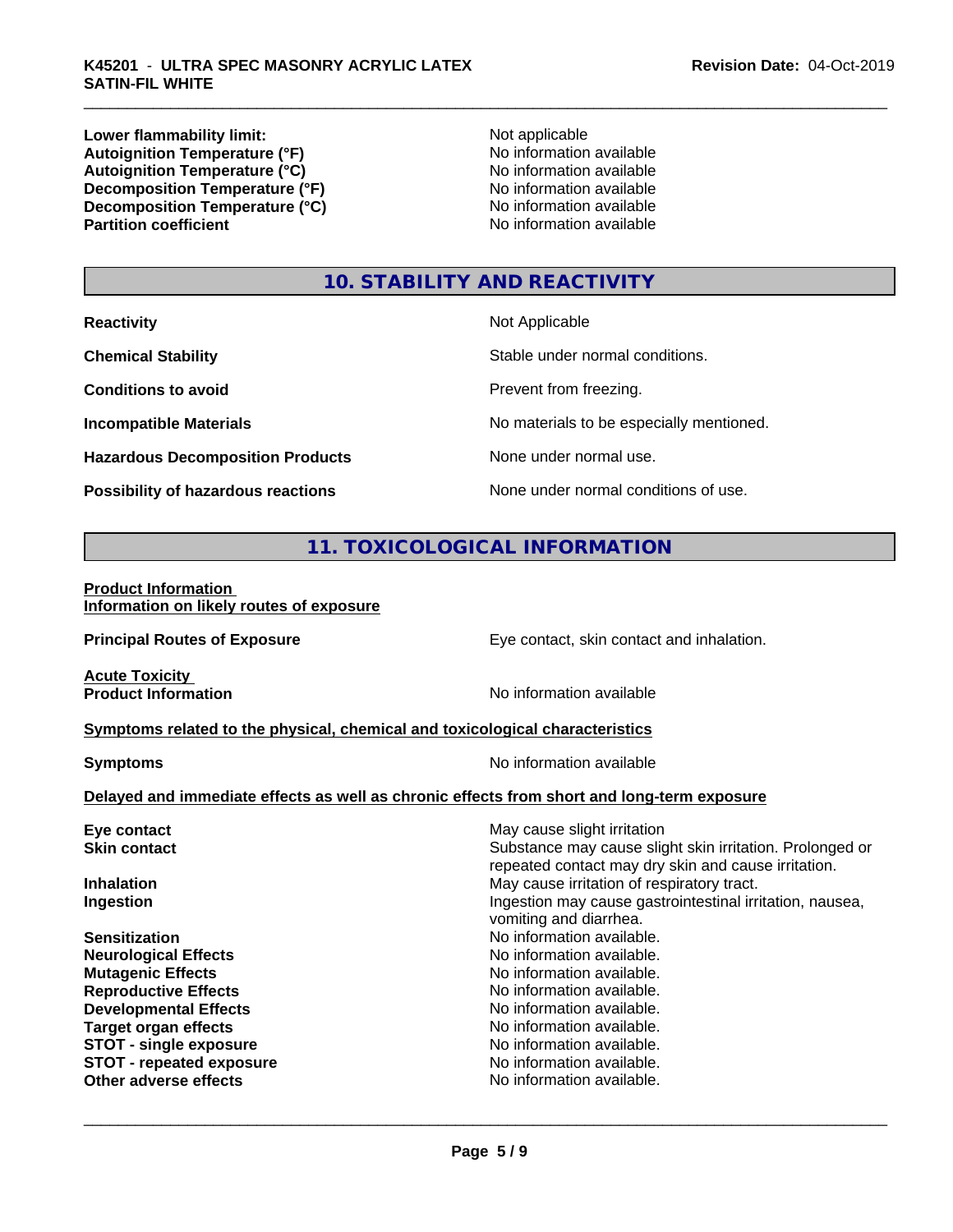**Aspiration Hazard No information available.** No information available.

#### **Numerical measures of toxicity**

#### **The following values are calculated based on chapter 3.1 of the GHS document**

#### **ATEmix (oral)** 67747 mg/kg

#### **Component Information**

| Chemical name                                                                                 | Oral LD50            | Dermal LD50           | Inhalation LC50         |
|-----------------------------------------------------------------------------------------------|----------------------|-----------------------|-------------------------|
| Titanium dioxide<br>13463-67-7                                                                | > 10000 mg/kg (Rat)  |                       |                         |
| Propanoic acid, 2-methyl-,<br>monoester with<br>2,2,4-trimethyl-1,3-pentanediol<br>25265-77-4 | $=$ 3200 mg/kg (Rat) | $> 15200$ mg/kg (Rat) | $>$ 3.55 mg/L (Rat) 6 h |

#### **Carcinogenicity**

*The information below indicateswhether each agency has listed any ingredient as a carcinogen:.*

| <b>Chemical name</b>                           | <b>IARC</b>                       | <b>NTP</b> |
|------------------------------------------------|-----------------------------------|------------|
|                                                | 2B<br>Possible Human Carcinogen I |            |
| . . <del>. .</del> .<br>, dioxide<br>l itanıum |                                   |            |

• Although IARC has classified titanium dioxide as possibly carcinogenic to humans (2B), their summary concludes: "No significant exposure to titanium dioxide is thought to occur during the use of products in which titanium dioxide is bound to other materials, such as paint."

#### **Legend**

IARC - International Agency for Research on Cancer NTP - National Toxicity Program OSHA - Occupational Safety & Health Administration

**12. ECOLOGICAL INFORMATION**

#### **Ecotoxicity Effects**

The environmental impact of this product has not been fully investigated.

### **Product Information**

#### **Acute Toxicity to Fish**

No information available

#### **Acute Toxicity to Aquatic Invertebrates**

No information available

#### **Acute Toxicity to Aquatic Plants**

No information available

#### **Persistence / Degradability**

No information available.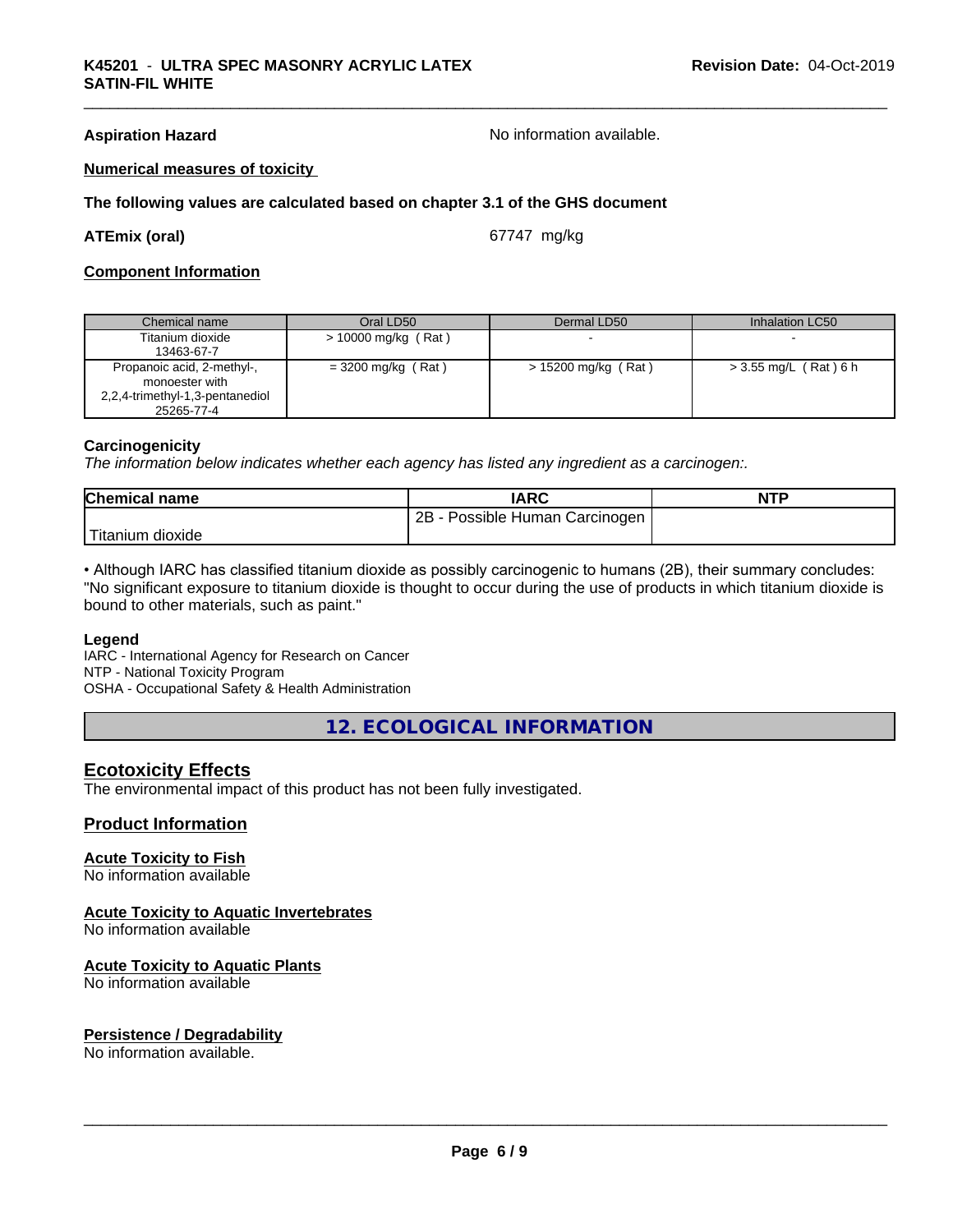#### **Bioaccumulation**

There is no data for this product.

**Mobility in Environmental Media**

No information available.

#### **Ozone**

No information available

### **Component Information**

#### **Acute Toxicity to Fish**

Titanium dioxide  $LC50:$  > 1000 mg/L (Fathead Minnow - 96 hr.)

#### **Acute Toxicity to Aquatic Invertebrates**

No information available

#### **Acute Toxicity to Aquatic Plants**

No information available

**13. DISPOSAL CONSIDERATIONS**

**Waste Disposal Method** Dispose of in accordance with federal, state, provincial, and local regulations. Local requirements may vary, consult your sanitation department or state-designated environmental protection agency for more disposal options.

**14. TRANSPORT INFORMATION**

**TDG** Not regulated

**ICAO / IATA** Not regulated

**IMDG / IMO** Not regulated

 $\overline{\phantom{a}}$  ,  $\overline{\phantom{a}}$  ,  $\overline{\phantom{a}}$  ,  $\overline{\phantom{a}}$  ,  $\overline{\phantom{a}}$  ,  $\overline{\phantom{a}}$  ,  $\overline{\phantom{a}}$  ,  $\overline{\phantom{a}}$  ,  $\overline{\phantom{a}}$  ,  $\overline{\phantom{a}}$  ,  $\overline{\phantom{a}}$  ,  $\overline{\phantom{a}}$  ,  $\overline{\phantom{a}}$  ,  $\overline{\phantom{a}}$  ,  $\overline{\phantom{a}}$  ,  $\overline{\phantom{a}}$ 

## **15. REGULATORY INFORMATION**

# **International Inventories**

| <b>TSCA: United States</b> | Yes - All components are listed or exempt. |
|----------------------------|--------------------------------------------|
| <b>DSL: Canada</b>         | Yes - All components are listed or exempt. |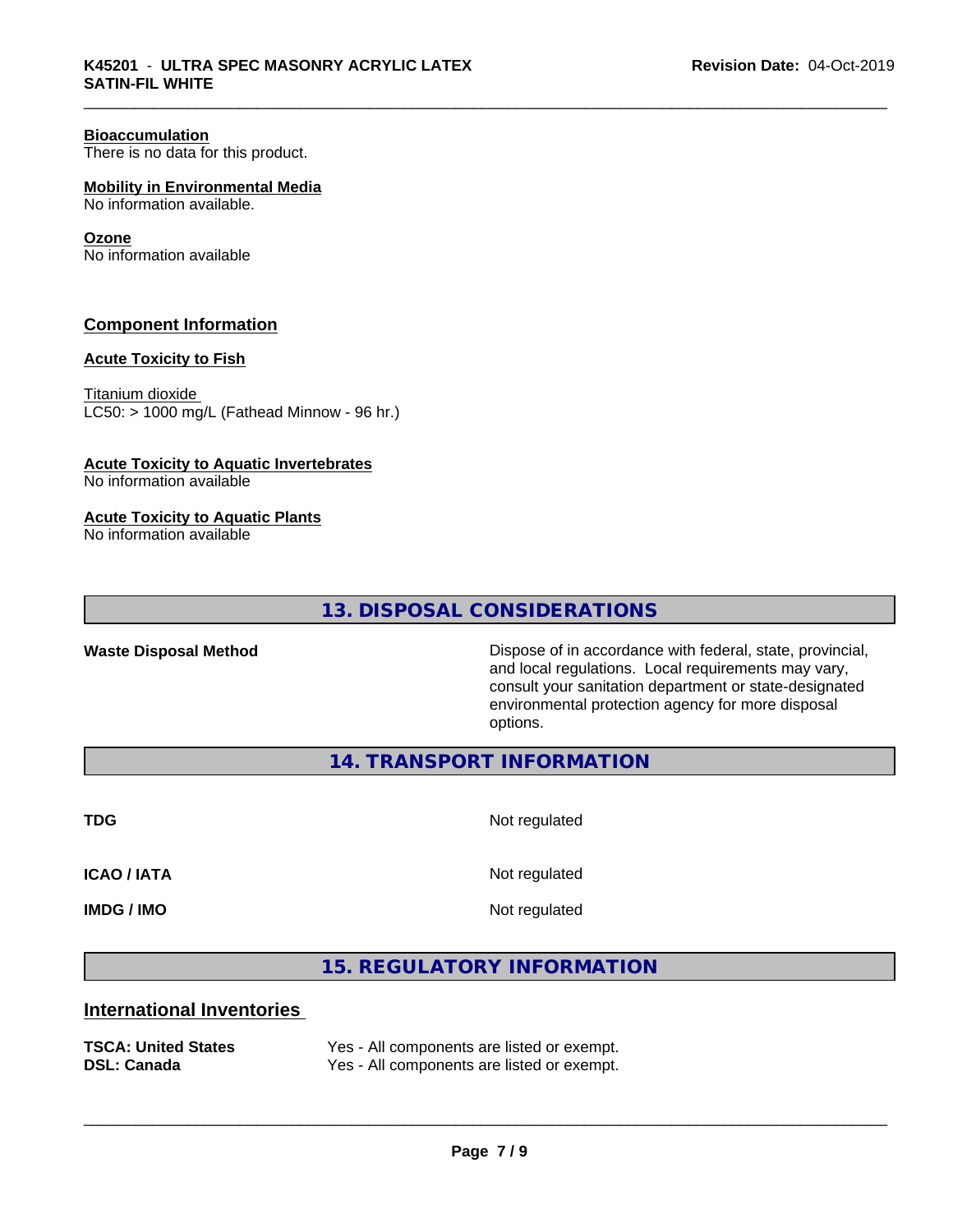# **National Pollutant Release Inventory (NPRI)**

#### **NPRI Parts 1- 4**

This product contains the following Parts 1-4 NPRI chemicals:

*None*

#### **NPRI Part 5**

This product contains the following NPRI Part 5 Chemicals:

*None*

#### **WHMIS Regulatory Status**

This product has been classified in accordance with the hazard criteria of the Hazardous Products Regulations (HPR) and the SDS contains all the information required by the HPR.

| <b>16. OTHER INFORMATION</b> |           |                                                                            |                      |          |  |
|------------------------------|-----------|----------------------------------------------------------------------------|----------------------|----------|--|
| HMIS -                       | Health: 1 | <b>Flammability: 0</b>                                                     | <b>Reactivity: 0</b> | $PPE: -$ |  |
| <b>HMIS Legend</b>           |           |                                                                            |                      |          |  |
| 0 - Minimal Hazard           |           |                                                                            |                      |          |  |
| 1 - Slight Hazard            |           |                                                                            |                      |          |  |
| 2 - Moderate Hazard          |           |                                                                            |                      |          |  |
| 3 - Serious Hazard           |           |                                                                            |                      |          |  |
| 4 - Severe Hazard            |           |                                                                            |                      |          |  |
| * - Chronic Hazard           |           |                                                                            |                      |          |  |
|                              |           | X - Consult your supervisor or S.O.P. for "Special" handling instructions. |                      |          |  |

*Note: The PPE rating has intentionally been left blank. Choose appropriate PPE that will protect employees from the hazards the material will present under the actual normal conditions of use.*

*Caution: HMISÒ ratings are based on a 0-4 rating scale, with 0 representing minimal hazards or risks, and 4 representing significant hazards or risks. Although HMISÒ ratings are not required on MSDSs under 29 CFR 1910.1200, the preparer, has chosen to provide them. HMISÒ ratings are to be used only in conjunction with a fully implemented HMISÒ program by workers who have received appropriate HMISÒ training. HMISÒ is a registered trade and service mark of the NPCA. HMISÒ materials may be purchased exclusively from J. J. Keller (800) 327-6868.*

 **WARNING!** If you scrape, sand, or remove old paint, you may release lead dust. LEAD IS TOXIC. EXPOSURE TO LEAD DUST CAN CAUSE SERIOUS ILLNESS, SUCH AS BRAIN DAMAGE, ESPECIALLY IN CHILDREN. PREGNANT WOMEN SHOULD ALSO AVOID EXPOSURE.Wear a NIOSH approved respirator to control lead exposure. Clean up carefully with a HEPA vacuum and a wet mop. Before you start, find out how to protect yourself and your family by logging onto Health Canada at

http://www.hc-sc.gc.ca/ewh-semt/contaminants/lead-plomb/asked\_questions-questions\_posees-eng.php.

**Prepared By** Product Stewardship Department Benjamin Moore & Co. 101 Paragon Drive Montvale, NJ 07645 800-225-5554